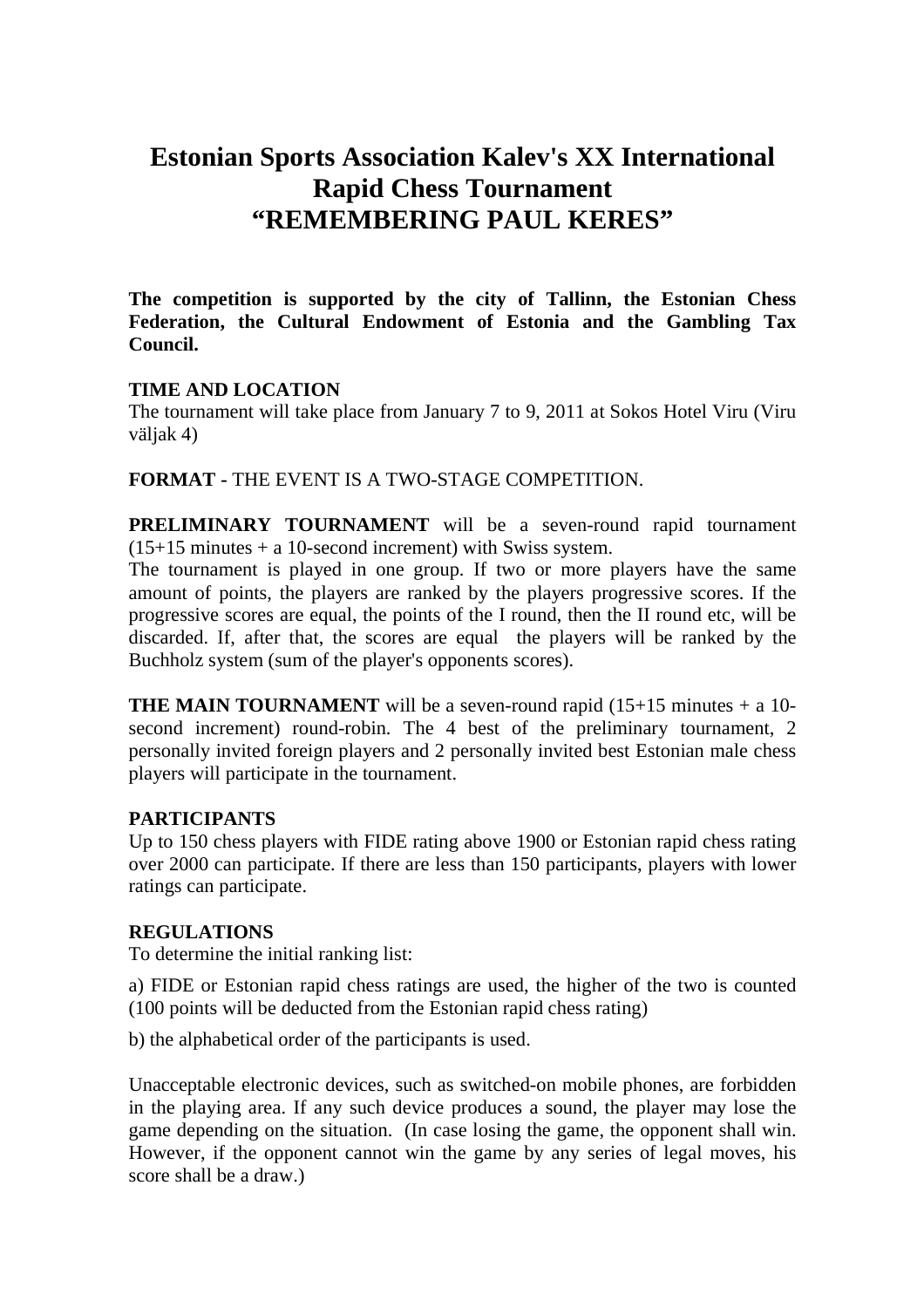# **Every player is be late for the game for more than 5 minutes will lose the game.**

The final tournament will be played according to the FIDE Competition Rules (the Rapidplay Laws do not apply)

# **AWARDING**

# **Preliminary Tournament**

 $1<sup>st</sup>$  place – 200 €;  $2<sup>nd</sup>$  place – 175 €;  $3<sup>d</sup>$  place – 150 €;  $4<sup>th</sup>$  place – 100 € Women:  $1^{\text{st}}$  place –  $100 \in \mathcal{Z}^{\text{nd}}$  place –  $75 \in \mathcal{Z}^{\text{rd}}$  place –  $50 \in$ Seniors (born 1951 or earlier): 1<sup>st</sup> place – 100 €, 2<sup>d</sup> place – 75 €, 3<sup>d</sup> place – 50 € Youth (born 1993 or later): 1<sup>st</sup> place – 100 €, 2<sup>nd</sup> place – 75 €, 3<sup>d</sup> place -50 €

# **Main Tournament**

 $1<sup>st</sup>$  place – 500 €;  $2<sup>rd</sup>$  place – 350 €;  $3<sup>rd</sup>$  place – 250 €;  $4<sup>th</sup>$  place – 200 €

*If the participants have the same number of points, the prizes will be shared both in the preliminary and in the main tournaments.* 

# **CHIEF ARBITER: Marek Kolk**

### **REGISTRATION**

Registration is by e-mail info@eestikalev.ee with the name of participant, birth date and FIDE chess rating.

Entry fee **13 €** Players born 1993 or later and 1951 or earlier **– 7€**

# **The entry fee can be paid to SEB bank, account nr 10022002657005,**

**IBAN code: EE641010022002657005 or to Swedbank, account nr 221001173980, IBAN code: EE252200221001173980, SWIFT: HABAEE2X.**  Account owner: Estonian Sports Association Kalev.

International Grandmasters (GM), International Masters (IM) and Women Grandmasters are exempt from the entry fee. Grandmasters will have the possibility of free accommodation in hotel (N.B. the number of rooms is limited) Please contact with the organizer with regards to this.

Additional information: Estonian Sports Association Kalev, Pärnu maantee 41, 10119 Tallinn. E-mail: raimo@eestikalev.ee; mobile phone: +372 51 02219 (Raimo Nõu). Tel/fax +372 615 4278; e-mail: info@eestikalev.ee http://www.eestikalev.ee; www.maleliit.ee

Players will be counted as registered after they have paid the entry fee.

# **The registration ends on January 7, 2011, at 16.00**

All participants (including pre-registered) must personally present their participant card to the Head Secretary of the tournament before 16.00. Players who have not presented their participant card will not be allowed to participate.